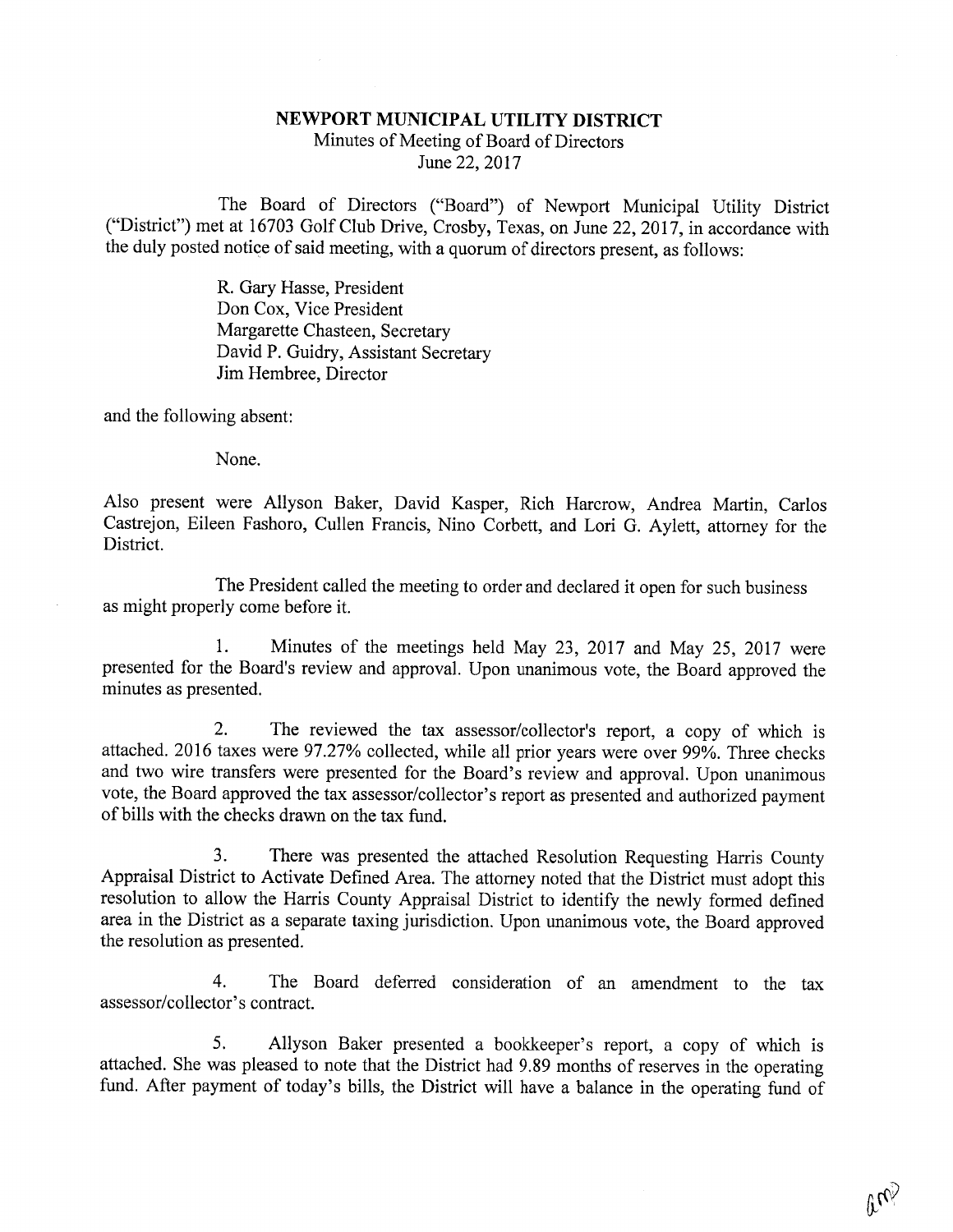\$4,022,756.68. The capital projects fund stands at \$2,671,955.56. The debt service fund balance is \$1,363,464.66. Director Hembree noted that the Board should not get too excited about the budget surplus, as some of it was

6. There were no customer service inquires for the Board's consideration.

7. The Board reviewed developer reports. Mr. Carlos Castrejon reported on the activities of Lennar. They have completed the second phase of the detention pond, the capacity of which will provide for both Partial Replat 3 a

Eileen Fashoro reported that there was not much activity on behalf of Rampart. They would like to begin developing Section 7.

8. The Board reviewed the operations and engineering reports. David<br>Kasper requested and received Board authorization to send a letter regarding the Board's<br>acceptance of the drainage structure between lots 11 and 12 in Se

There were no operation matters to discuss.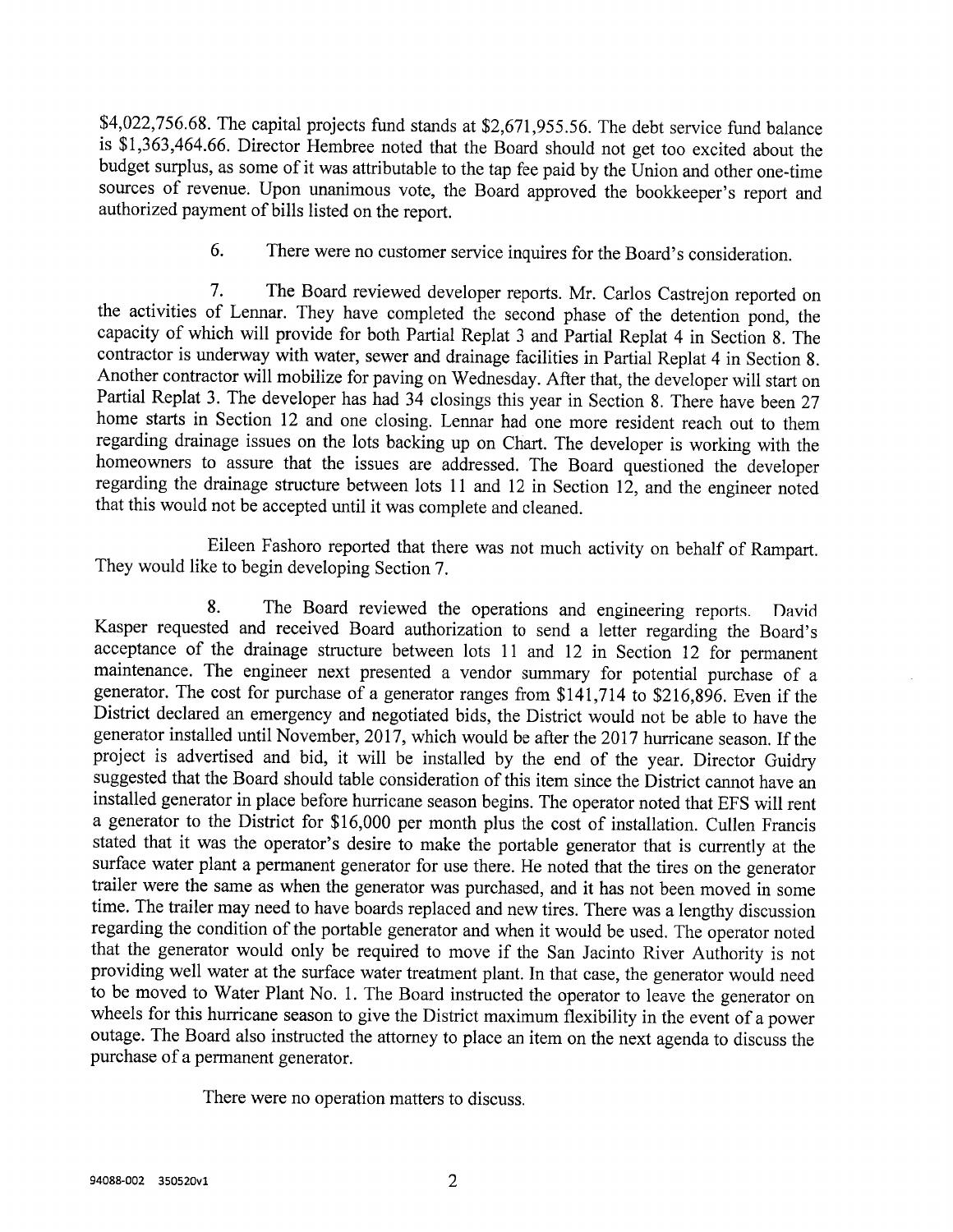9. The engineer discussed the cost summary for the Bond Anticipation Note<br>and the Bond Application Report. The engineer is still gathering information from the various<br>developers to compile the cost summary. There was a br voters. The attorney will perform legal research to determine whether the District can write a proposition that take into account only those projects that were not contemplated in the previous bond election.

10. Lori Aylett presented an attorney's report. She received a counter-offer from MUD 525 but had not yet had an opportunity to review it in detail. The Board members noted that since Ms. Arolfo was ill and unable to attend today's meeting, the Board should review the operations contract and proposals for amendment at a special meeting. The District could also undertake to review the MUD 525 proposal at the same time. Director Cox stated his opposition to having any special meetings devoted to MUD 525 without asking MUD 525 to pay the costs associated with the meeting. Other Board members noted that since the District was planning to have a special meeting in any event, the MUD 525 matter could be considered and would not be adding more costs to the District's residents. Upon motion made by Director Guidry, seconded by Director Hembree, the Board voted with a vote of 4 to 1, with Director Cox opposing, to schedule a special meeting to discuss the operations contract and the MUD 525 counter-offer.

11. The Board returned to the developer's report, as Nino Corbett had entered the meeting in progress. Mr. Corbett noted that the first few residents have moved into Newport Court. He believes he has satisfied all requirements with regard to the detention pond and it should be accepted by the District for permanent maintenance.

12. The Board tabled review of the operations contract and a contract with BrightView Landscape.

13. The Board reviewed a proposal from McCann Security for installation of new cameras. The proposal is to upgrade cameras at the surface water treatment plant at a cost of \$10,103, purchase cameras at the wastewater treatment plant at a cost of \$4,071, purchase cameras at the Flying Bridge Park at a cost of \$3,532, and purchase cameras at South Diamondhead Park at a cost of \$4,071. The mont would continue to do so and lease the key fob at equipment and access. Director Cox questioned whether the District needed to use the highest quality camera at the surface water treatment plant, since it was occupied by employees of the operator 24-hours per day. The operator noted that the older cameras made it very difficult to read license plates, and there have been past break-ins at the surface water treatment plant. Director Guidry asked if the additional cameras were needed, and Rich Harcrow noted that they were definitely needed at the South Diamondhead Park, wastewater treatment plant, and surface water treatment plant. The Board was in agreement with this assessment. Upon unanimous vote, the Board accepted the proposal of McCann and authorized preparation of contracts, subjec

14. The Board tabled consideration of contracts for cleaning of park facilities.